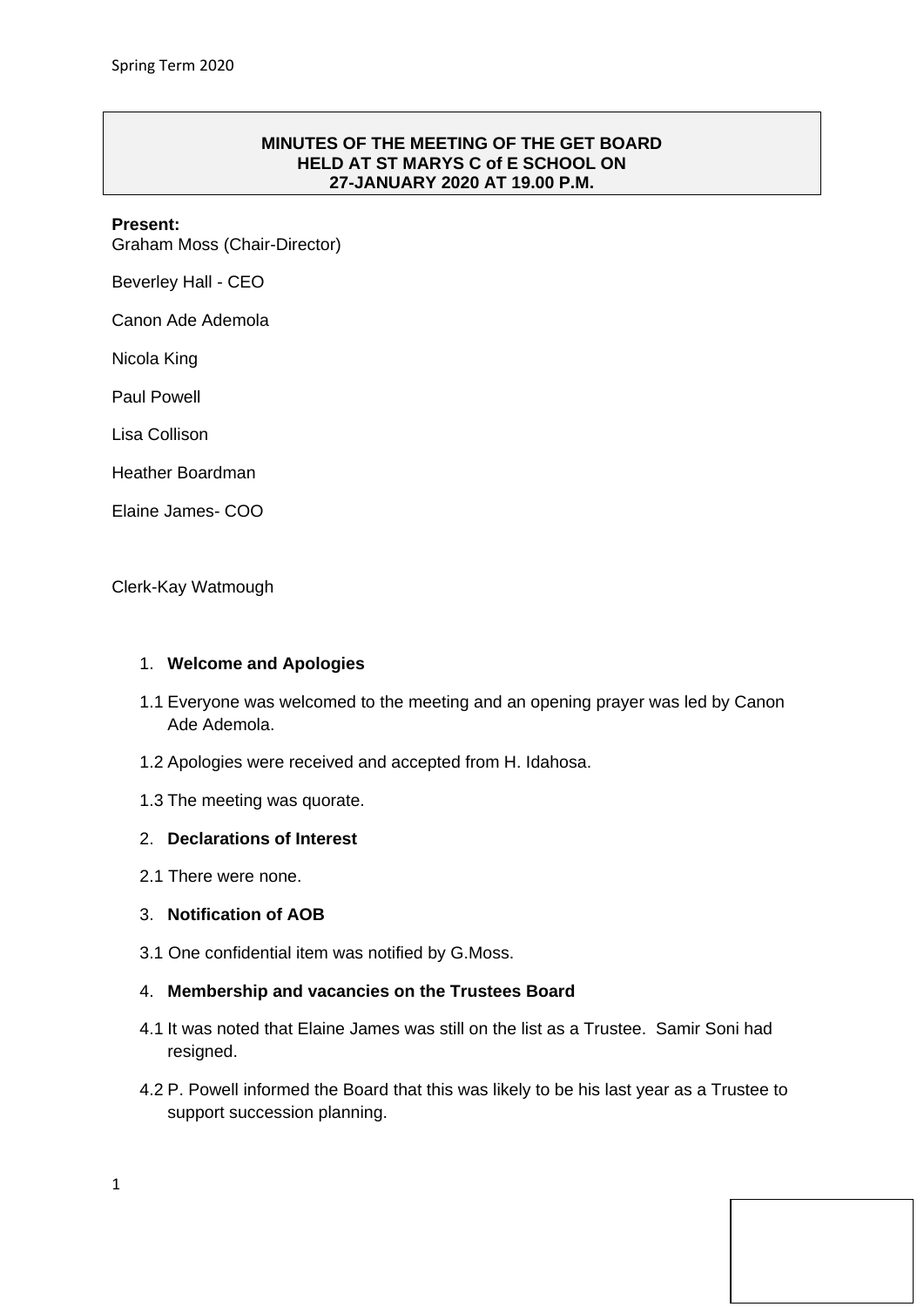4.3 The Board discussed what size of Trust they might want to see in the future and how they might want to recruit. It was noted that Sub Committees ideally needed a minimum of 3 members to work effectively. There were internal and external recruitment opportunities and the possibility of exchanging personnel with other Trust Board Senior Leaders. This could lead to the development of teaching and learning expertise. There was a need to ensure broad representation on the Board. It was agreed that there were a number of issues to consider and reflect on and the Chair would provide a short role description.

ACTION: Chair to provide Trustee role description to CEO for distribution.

4.4 N.King notified P.Powell that she would have more time in the future to support the Standards Committee.

# 5. **Election of Key Posts**

- 5.1 The Clerk asked for nominations to the following Board roles: Chair and Vice Chair of the Board and Chair of the Standards and Finance and Premises Sub Committees for academic year 2019-20**.**
- 5.2 G.Moss was nominated by Canon Ade Ademola (CAA). The nomination was accepted and there were no other nominations. GM accepted the nomination and was appointed as Chair.
- 5.3 CAA was nominated by Graham Moss (GM). The nomination was accepted and there were no other nominations. CAA accepted the nomination and was appointed as Vice-Chair.
- 5.4 P.Powell (PP) was nominated by CAA as Chair of the Standards Sub Committee. The nomination was accepted and there were no other nominations. PP accepted the nomination and was appointed as Standards Chair.
- 5.5 CAA was nominated by Graham Moss (GM) as Chair of Finance and Premises. The nomination was accepted and there were no other nominations. CAA accepted the nomination and was appointed as Finance and Premises Chair.

**ACTION:** Clerk to inform Governor Services.

## 6. **Chair's Action**

- 6.1 In the last month the EFSA had notified that it was no longer necessary to send them monthly accounts.
- 6.2 The Chair and CEO had drafted a letter in the autumn term reflecting the vision for GET to move forward and expand. It would be useful to enter into dialogue with other schools and it was not necessary for the schools to be CofE. Progress in developing capacity was on hold due to a confidential item which had been discussed at the Finance and Premises Committee.
- 7. **Annual Forms from Board Members**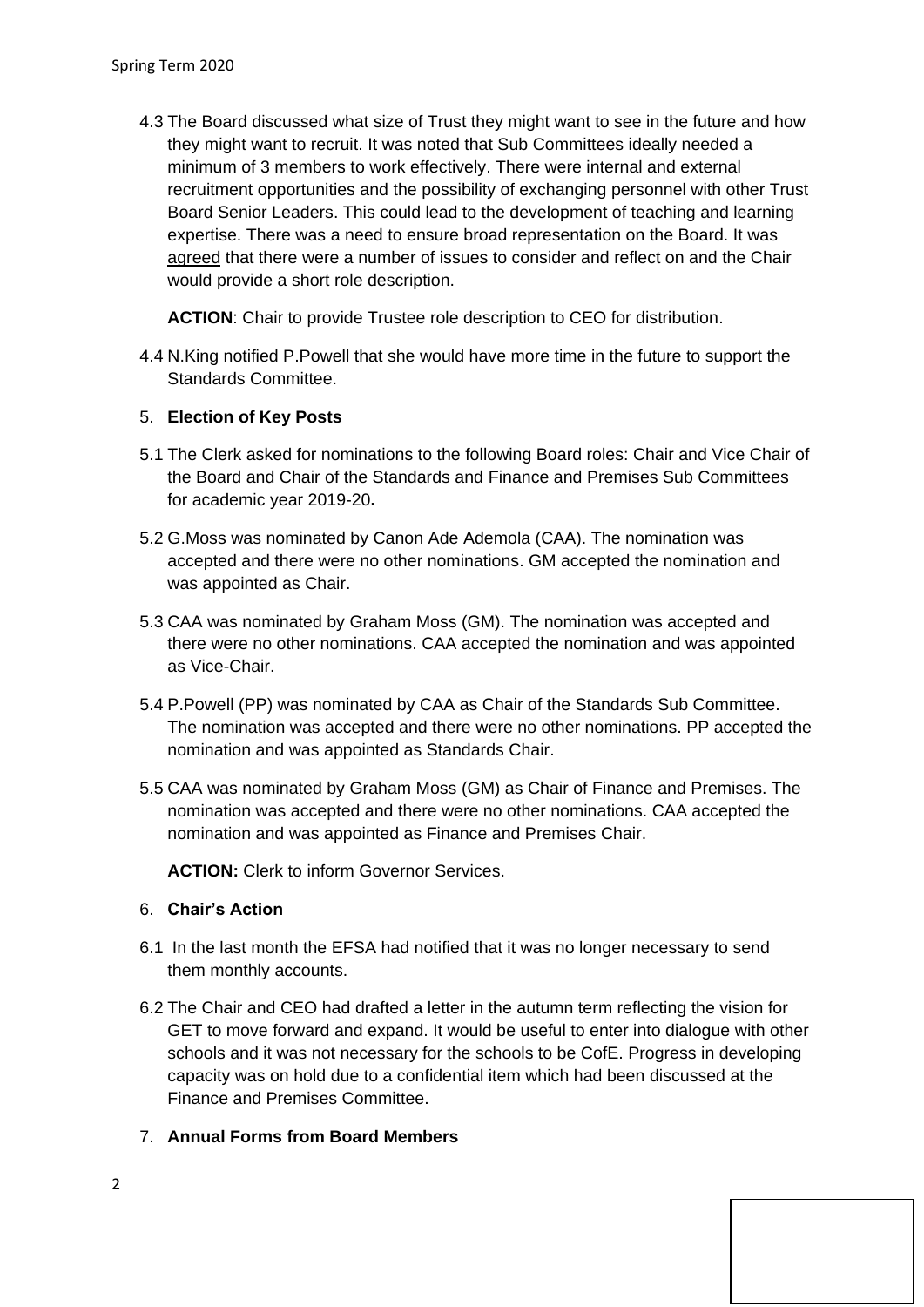7.1 N.King agreed to scan her forms.

**ACTION:** N.King-Annual Forms.

# 8. **Minutes to be approved**

- 8.1 The minutes of the meeting 15-07-2019 were available.
- 8.2 There were a number of inaccuracies. It was agreed the school would make the necessary changes and the new amended minutes would be signed by the Chair.
- 8.3 Amendments:
	- 6.1 Ruth Keanes appointment as an associate Governor.

**ACTION**: PP to meet with the CEO to discuss the associate /foundation status of the appointment.

- 6.2 Should say H.Boardman was "re" -appointed.
- 7.3 Should say "were circulated" to members.
- 7.4.1 Should say "As part of the Standards Committee remit."
- 8.7 The total of £500,000 was incorrect. The total was £600,000.
- 8.9 The donation was from a former pupil.
- 10.2 St Margaret's advert should be an action point.
- 11.1 Misspelling and repetition of the final sentence.

## 9. **Finance**

9.1The draft minutes of the Finance and Premises Meeting on 07-10-2019 were available. There had been a Finance and Premises sub-committee prior to the full meeting.

9.2 The financial position was positive. The GET (consolidated) Outturn document for November was available illustrating the position of the 3 schools. There was limited variance against the budget. There had been significant improvements at St Margaret's over the previous 3 months.

9.3 An issue relating to finances would be minuted in confidence.

9.4 The Annual Health and Safety report for the 3 schools was circulated and agreed.

# **10. Standards**

10.1P. Powell reported a meeting had been held on 09-10-2019. The minutes of the meeting were available and had been circulated. Much of the content of the minutes would be covered in item 11.

## **11.Reports**

3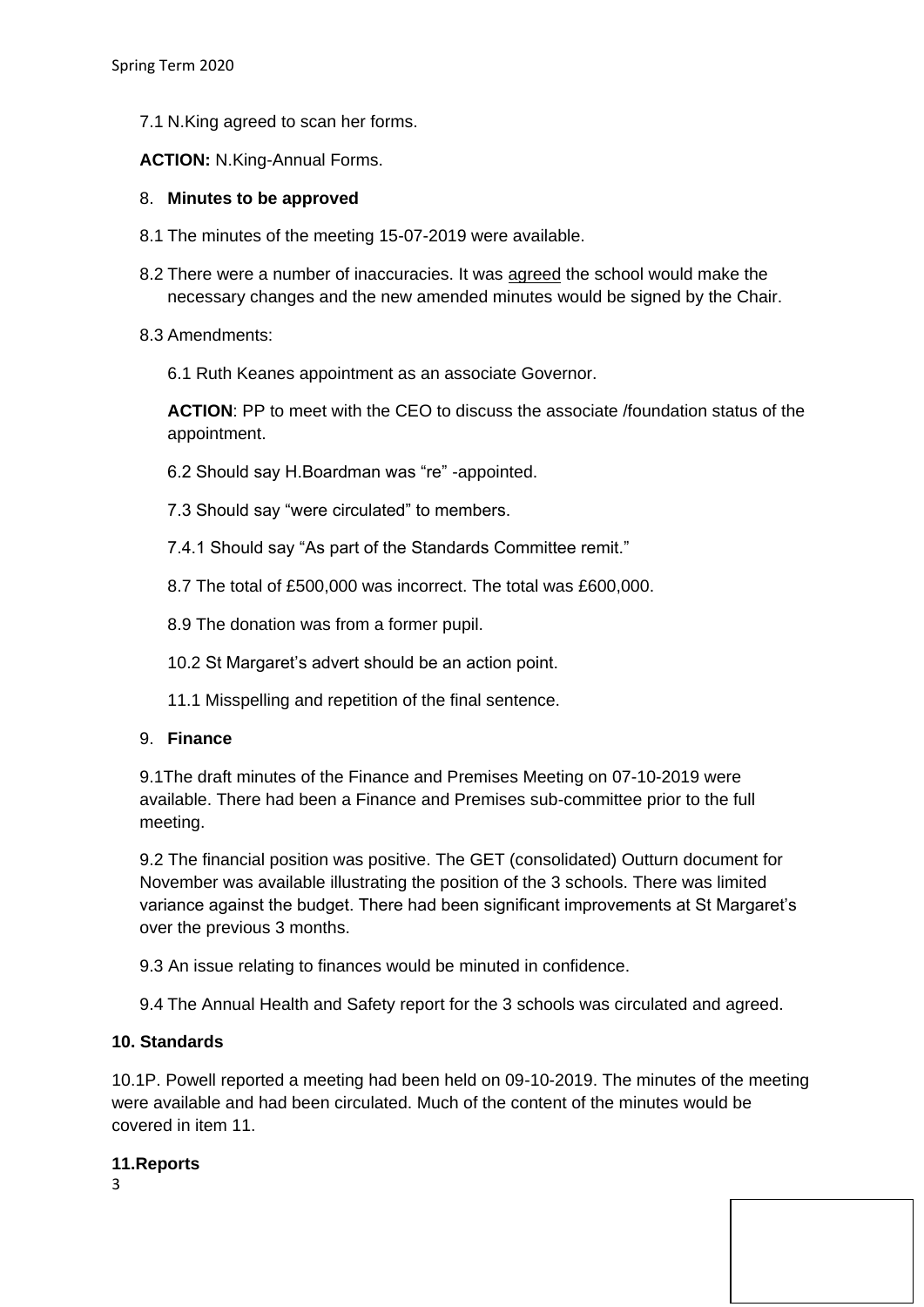11.1The Ofsted Inspection reports for both St Saviour's (24/25 September 2019) and St Margaret's (1/2 October 2019) were available. The report for St. Saviour's was Outstanding and St Margaret's was Good.

11.2 The Trustees discussed St. Saviours and the local community/parental satisfaction and involvement. The animals, the Forest School and the art exhibitions were seen as positive assets at the school. Although the school was not full this reflected the position of most Waltham Forest schools which were down in numbers.

11.2 The CEO reported that an issue which the Inspectors had picked up on at St Margaret's was Collective Worship and that this was an area where improvements could be made.

11.3 Strategic Action Plan Review 2018-19. Work on the plan was continuing and some of the outcomes had been met. The document was useful for Heads to focus on risks and use as a mechanism for planning and updating. The data base went to the Standards Sub Committee and in 2021 it would be possible to compare it to other Trusts.

# 11 **End of Year accounts**

11.1 This item was reported as a Confidential item.

# 12 **Policies**

12.1 The CEO reported that in key documents "the vision" needed to be included. The policies were existing ones and any changes were minor. It was noted in the Finance and Premises Committee that this inclusion would not necessitate policies returning for additional ratification. This was agreed.

12.2 The Policies were:

- Pay 2019-20
- Financial Handbook 2019
- Capability Policy
- Fixed Asset
- Conflict of Interest
- Health and Safety
- Whistleblowing
- Reserves Policy

## 13 **AOB**

13.1 Staffing Structure. The CEO reported that appointments had been made the week commencing 21-01-2020 for Headship. This supported the vision in pre-empting change by developing good leadership and management capacity with staff that could support the outreach work of the GET. A national advert had been placed and candidates invited to